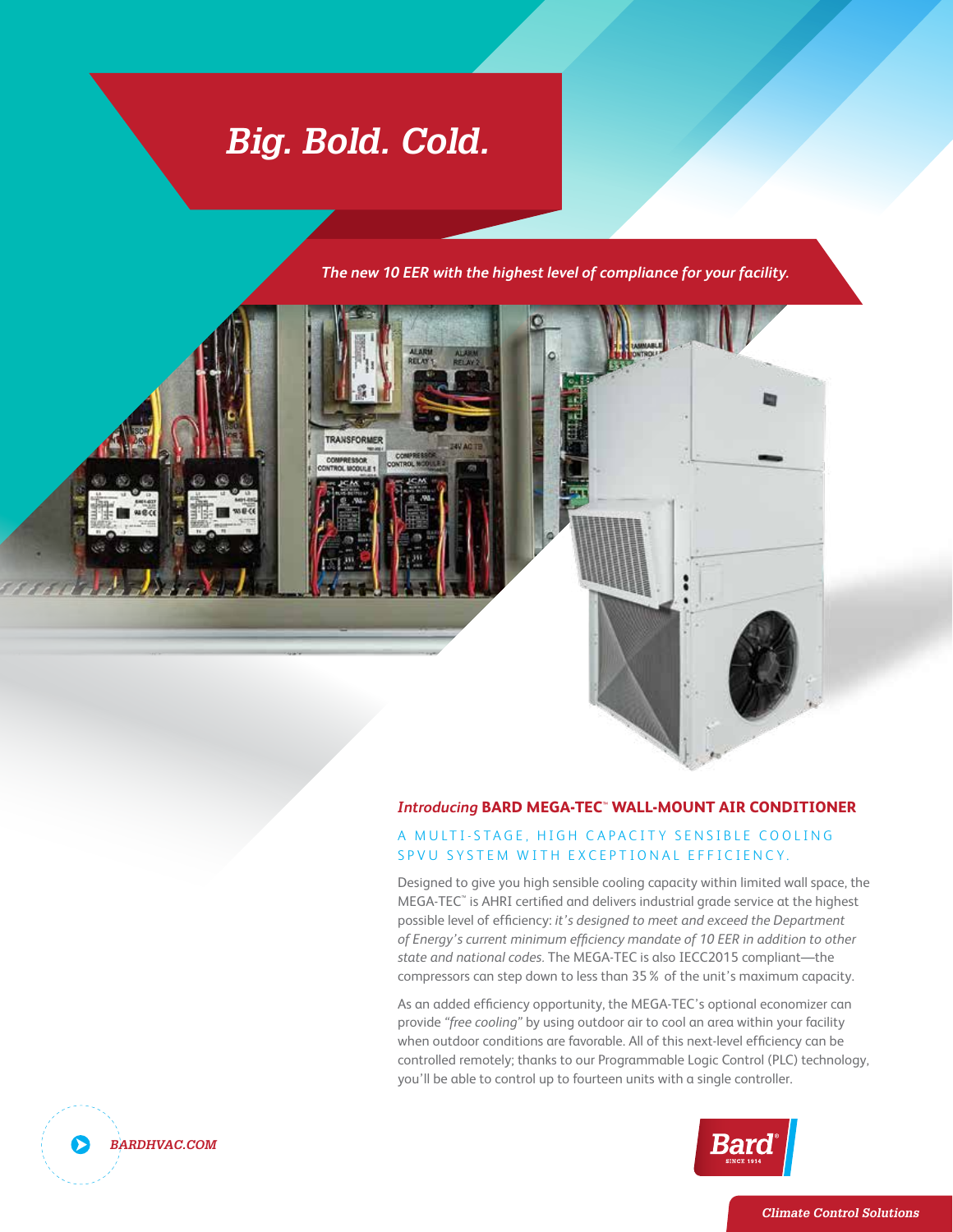### BARD MEGA-TEC™ WALL-MOUNT



### *Sometimes, it pays to go big.*

#### A PERFECT FIT FOR YOUR R F T R O F I T — R F A D Y M A D F T O REPLACE YOUR EXISTING SYSTEM.

Designed to fit existing SPVU footprints and system openings, the MEGA-TEC is sized to be used as a slide-in replacement. With simple two wire daisy chain installation, making the switch couldn't be easier.

The MEGA-TEC<sup>™</sup> includes easy access features as well. With a hinged top door and a condenser fan unit mounted on easy-to-use glide rails, your filter changes, coil cleaning and compressor service access will be smooth and simple.

#### *Featuring Multi-Stage Cooling for Buildings with Varying Heat Loads*

The MEGA-TEC is finely tuned to respond to applications requiring sensible cooling capacity. Thanks to dual refrigeration circuits and a total of three stages of cooling, this finely tuned system can operate in part load or full load, responding to your facility's needs and reducing energy usage. This dual circuit capability also serves as a crucial backup. With two Copeland Scroll compressors equipped with independent components, the dual circuit allows for five tons of cooling to remain active in the event that one compressor fails.

#### *Bard's Exclusive Programming Enhances PLC Technology*

Bard Manufacturing's MEGA-TEC™ Wall-Mount Air Conditioner sets the industry standard for flexibility. Engineered to cool virtually any equipment building or shelter, the PLC technology inside MEGA-TEC provides unmatched cooling and unrivaled control over your critical application from a single point, including:

- A Bard LC6000 shelter controller can control up to 14 wall-mount units. Unit connection to the LC controller is accomplished with 2 wire-shielded cable with drain (ground). The controller has Modbus communication, customizable alarms, and links directly to the BardLink™ data management system.
- **O** Intelligence and simplicity with an easy-to-use menu format.
- **O** Remote access to equipment via Internet or LAN.
- Advanced Unit Diagnostics—The LC6000 controller has PGD Advanced Unit Diagnostics—The LC6000 controller has  $PGD$   $\bigodot$  MEGA-TEC's top door is as the HMI. TEC-EYE" is the user interface for the wall unit.



hinged for easy access.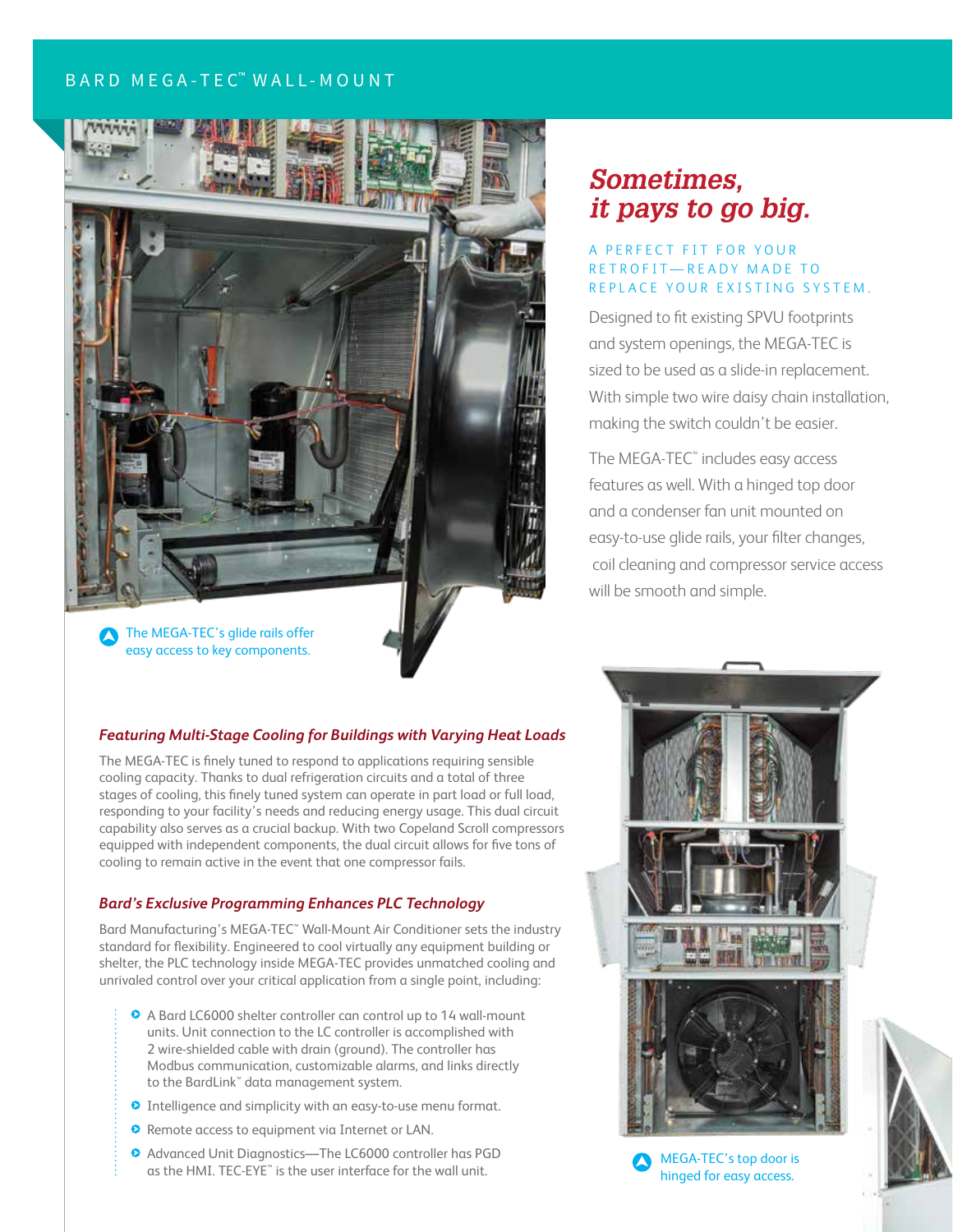

#### **INTRODUCING BALANCED CLIMATE™ FROM BARD**

Bard's Balanced Climate allows the MEGA-TEC to control both the air temperature and humidity efficiently and easily.

#### *More Engineered Features*

- **• Multi-Capacity:** System easily switches between three cooling capacities, operating in part load or full load cooling, based on need and peak efficiency.
- **• Logic Board:** System control panel is equipped with PLC Logic Board, enabling multiple unit operation.
- **• Logic Board Orphan Mode:** System is designed to run independently if communication to LC controller is lost; cooling will be provided even if the controller or wiring fails.
- **• High and Low-Pressure Transducers:**  Constantly monitors refrigeration pressures and alarms if pressures exceed or fall below their min/max levels. Continuously calculates and displays subcooling and superheat.
- **• High Efficiency Indoor Blower:** Industrial grade centrifugal fans with backward curved blade design helps the MEGA-TEC achieve peak CFM airflow rates with the lowest energy usage possible.
- **• High Efficiency Outdoor Fan Motor:**  High efficiency ECM industrial grade fan system provides optimal air flow through condenser coil, adapting to high and low outdoor temperatures.
- **• Full-flow Free Cooling Economizer:**  This factory-installed option allows for free cooling savings with indoor humidity monitoring while protecting electronics with clean-air sensors.
- **• Electronic Expansion Valve (EEV):**  Precise controls certified in accordance with main national and international standards for intelligent refrigerant metering. The Bard EEV has passed cycle rate tests in excess of one billion cycles.
- **• Optional Coated Condensers and Evaporator Coils**
- **• Optional High MERV 13 Filters**
- **• Optional Electric Reheat Dehumidification**

#### *Models Available*

Multiple MEGA-TEC unit configurations will become available at different release times. Contact Bard to find your local certified distributor for model availability and specifications.

#### *Security, Safety and Monitoring Features*

- **• Closed Cell Foam (CCF):** *No fiberglass insulation used.*
- **• Outdoor Air Quality Detection System:**  An air quality switch keeps dirt and debris out of the area being cooled.
- **• Airflow Switch:** Monitors blower operation, settings are field adjustable with alarm signal.
- **• Emergency Shutoff Feature**: Emergency ventilation feature works to purge the building with fresh outdoor air. *Only available with economizer option.*
- **• High Temperature Ventilation Features:**  Opens economizers to vent building at alarm temperature, if outside ambient temperature is less than indoor temperature.
- **• Dirty Filter Switch:** Monitors pressure drop across the unit filter. This will indicate when a filter change is needed. An indicator light is located on the external surface of the unit.
- **• Live Superheat and Subcooling Calculation Display**
- **• Dirty Condenser Coil Detection System:**  Monitors condenser performance with adjustable alarm notification and algorithm. *Coming Soon*
- **• Optional Bard Guard™:** Proper operation is verified through alarm notifications. Optional Bard Guard™ theft deterrent system to protect against copper and coil theft; in-shelter disarm button allows authorized personnel to service the system. *Coming Soon*

#### *Third Party Accreditation, Certifications and Validations*

- Meets current US Department of Energy minimum efficiency
- IECC2015
- AHRI Certified
- ETL Approved
- ISO 9001:2015 Certified Manufacturer

#### *Ongoing Support*

• Reliable Bard technical support and customer service.